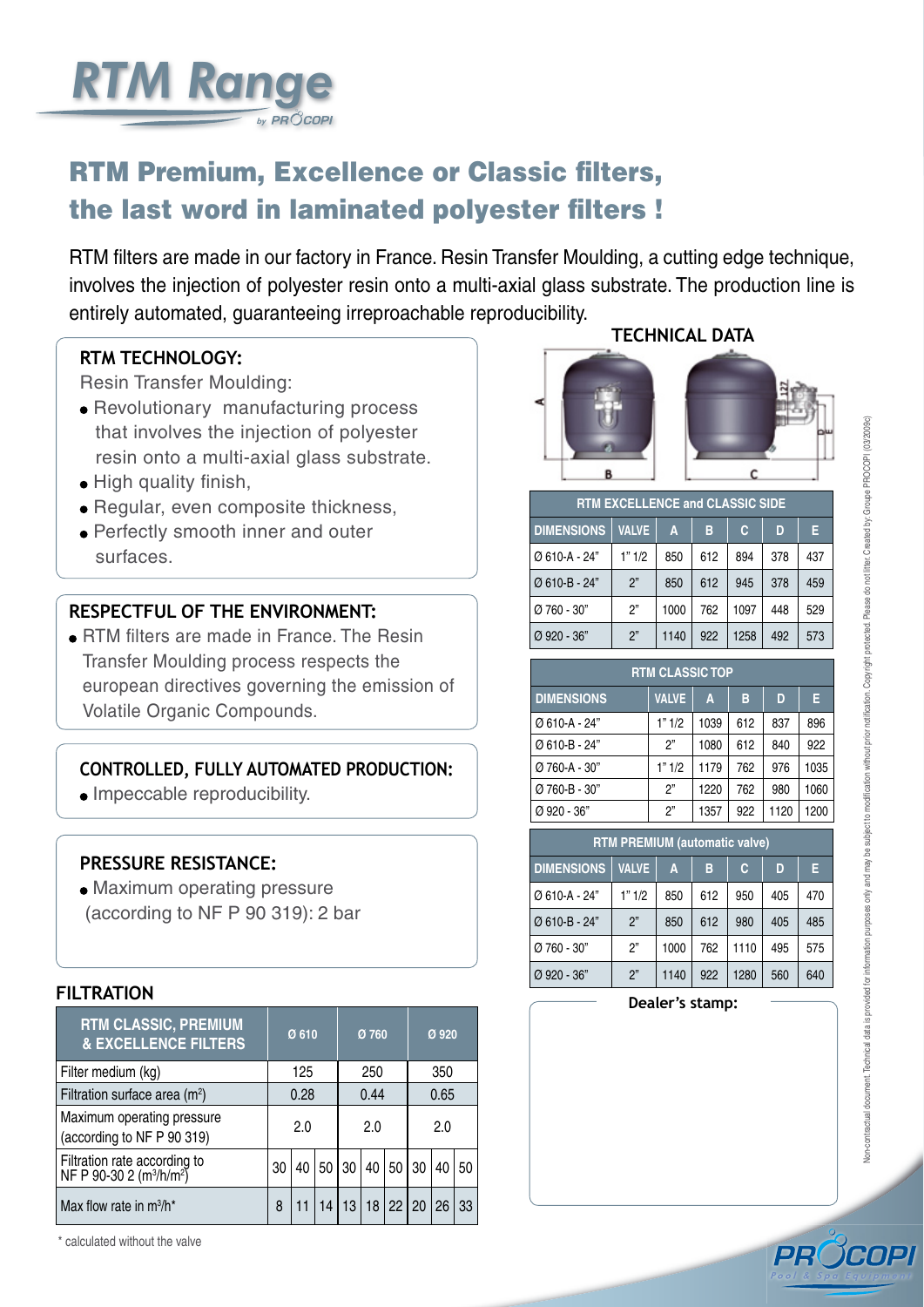

## **A comprehensive range to suit every pool**



## **RTM SIDE CLASSIC AND TOP FILTERS**

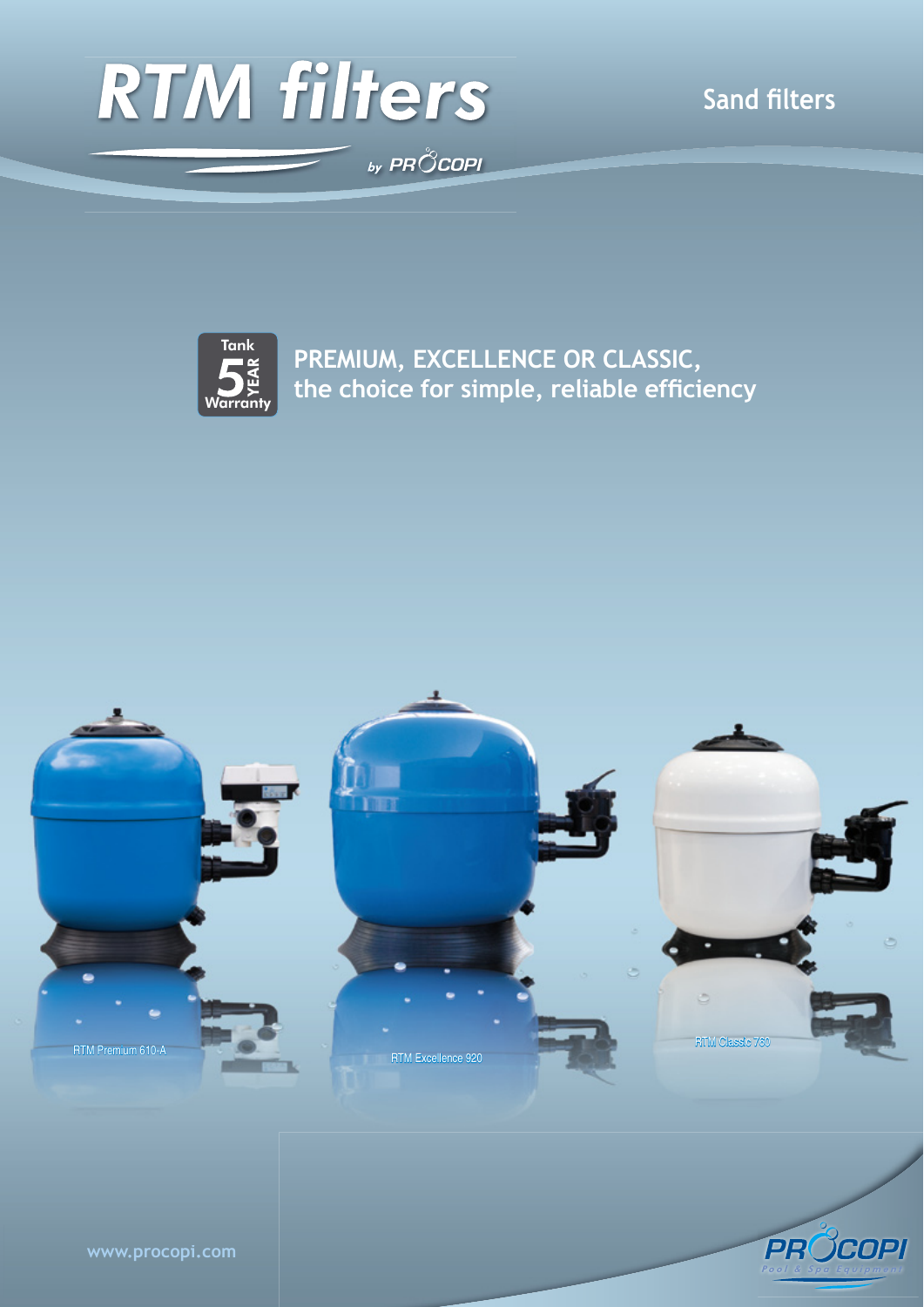# **RTM EXCELLENCE FILTER**

### **TECHNICAL DATA**

- $\blacksquare$  Blue filter tank,
- Wide transparent lid, diameter 250 mm, with air vent,
- Stainless steel case pressure gauge integrated into the lid,
- No threading on the lid,
- 1"1/2 or 2" multi-port valve with solvent unions, pre-mounted on the filter,
- Pipework 63 mm, with large radius elbow. fully removable,
- The upper manifold can be rotated by 90°to protect the pipes while adding the filter medium,
- Lower drain, diameter 50 mm,
- Lower drain strainer, unscrewed from the exterior,
- $\blacksquare$  A 38mm barbed union may be fitted onto the lower drain to allow connection of a drainage hose,
- $\blacksquare$  High linear flow rate laterals, 6 branch manifold,
- Colour personalisation (subject to conditions),
- Easy to assemble,
- Simple to maintain.

Easy 4000 automatic 6-way valve with timer and pressure gauge



#### **TECHNICAL DATA**

- **An RTM Excellence filter as described opposite**,
- An Easy 4000 automatic 6-way valve with a timer and pressure gauge,
- A check valve.

The check valve should be mounted on the waste outlet of the automatic valve to prevent the risk of leaks.



High flow rate laterals, 6 branch manifold. (RTM Excellence/Premium)



A wide transparent lid, diameter 250 mm with integrated pressure gauge to facilitate filling and monitorring procedures. (RTM Excellence/Premium)



Lower drain, diameter 50 mm.



Multi-port valve supplied with





Cut-out view of an RTM Excellence 760 filter